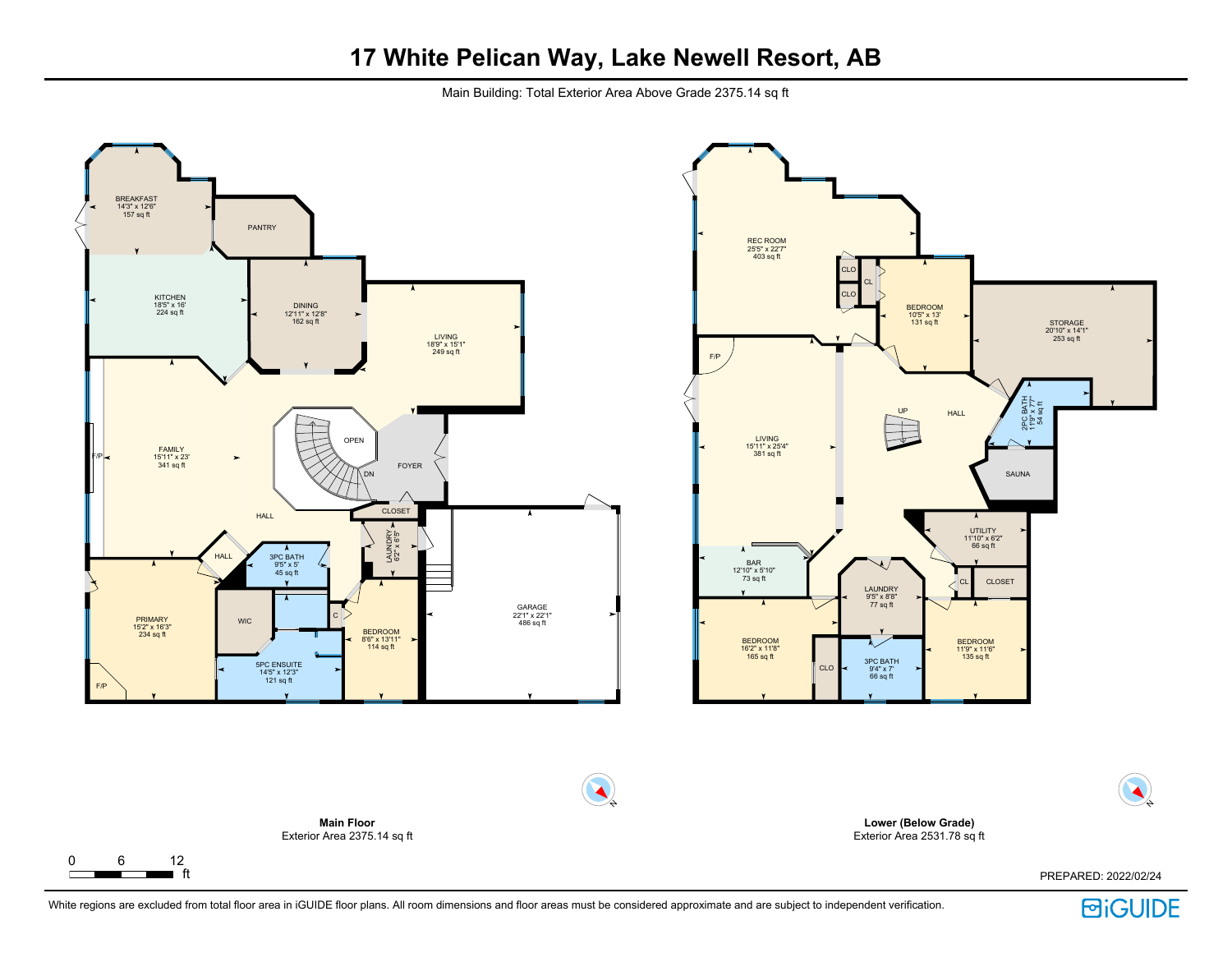

**Main Floor** Exterior Area 2375.14 sq ft Interior Area 2260.13 sq ft



ft PREPARED: 2022/02/24

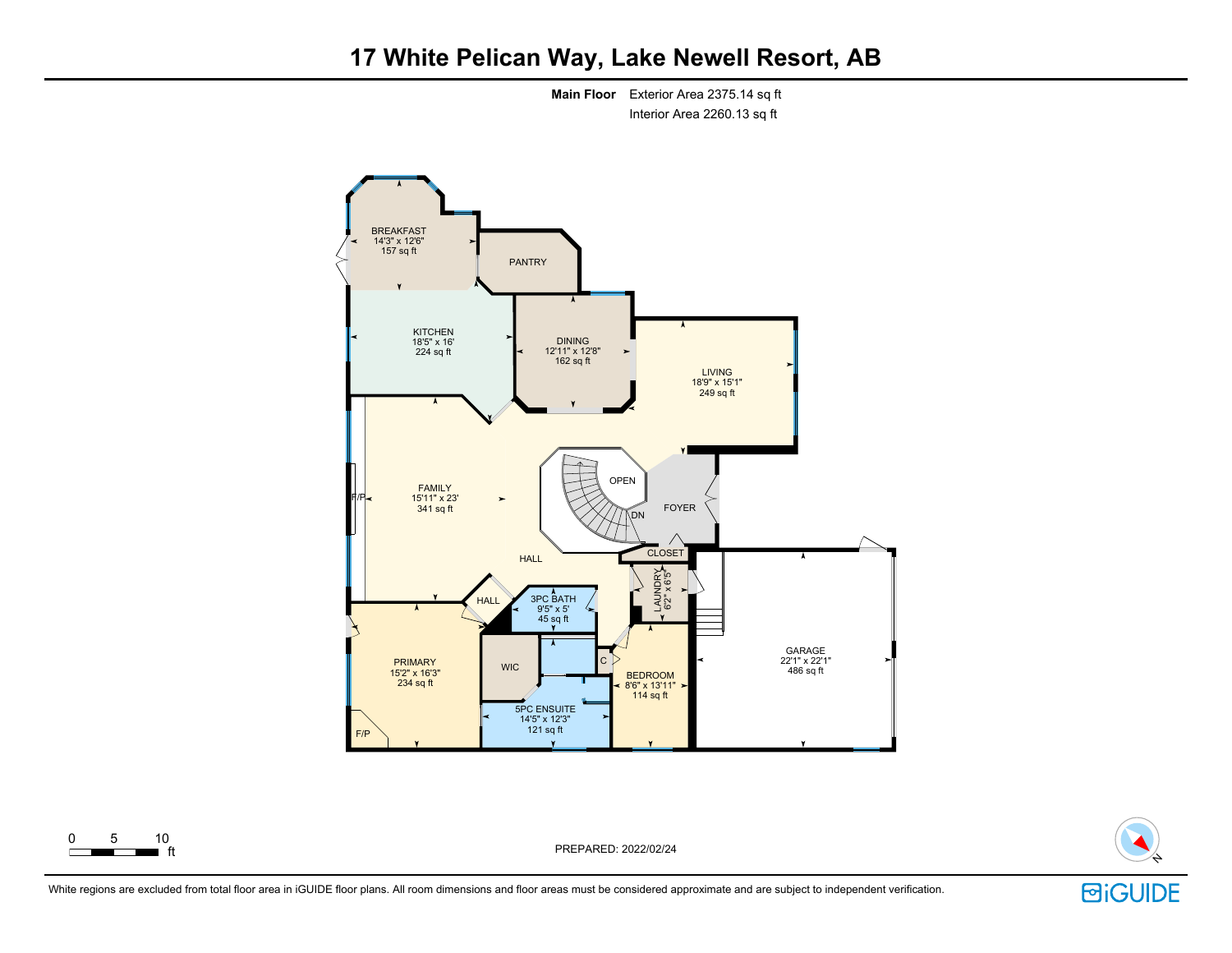

**17 White Pelican Way, Lake Newell Resort, AB**



ft PREPARED: 2022/02/24

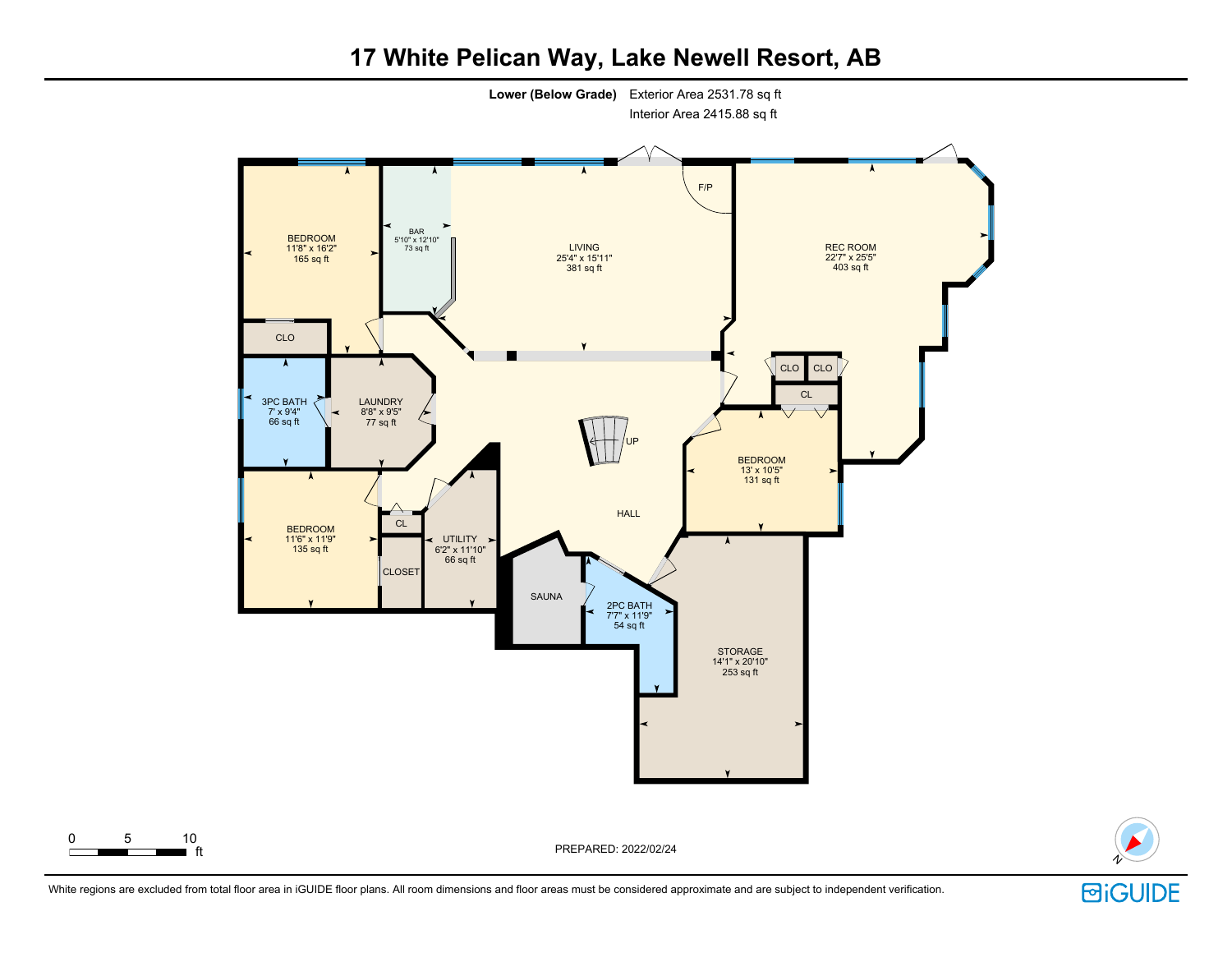# **Property Details**

### **Room Measurements**

Only major rooms are listed. Some listed rooms may be excluded from total interior floor area (e.g. garage). Room dimensions are largest length and width; parts of room may be smaller. Room area is not always equal to product of length and width.

### **Main Building**

MAIN FLOOR 3pc Bath: 9'5" x 5' | 45 sq ft 5pc Ensuite: 14'5" x 12'3" | 121 sq ft Bedroom: 8'6" x 13'11" | 114 sq ft Breakfast: 14'3" x 12'6" | 157 sq ft Dining: 12'11" x 12'8" | 162 sq ft Family: 15'11" x 23' | 341 sq ft Garage: 22'1" x 22'1" | 486 sq ft Kitchen: 18'5" x 16' | 224 sq ft Laundry: 6'2" x 6'5" Living: 18'9" x 15'1" | 249 sq ft Primary: 15'2" x 16'3" | 234 sq ft

# LOWER

2pc Bath: 11'9" x 7'7" | 54 sq ft 3pc Bath: 9'4" x 7' | 66 sq ft Bar: 12'10" x 5'10" | 73 sq ft Bedroom: 10'5" x 13' | 131 sq ft Bedroom: 16'2" x 11'8" | 165 sq ft Bedroom: 11'9" x 11'6" | 135 sq ft Laundry: 9'5" x 8'8" | 77 sq ft Living: 15'11" x 25'4" | 381 sq ft Rec Room: 25'5" x 22'7" | 403 sq ft Storage: 20'10" x 14'1" | 253 sq ft Utility: 11'10" x 6'2" | 66 sq ft

### **Floor Area Information**

Floor areas include footprint area of interior walls. All displayed floor areas are rounded to two decimal places. Total area is computed before rounding and may not equal to sum of displayed floor areas.

# **Main Building**

MAIN FLOOR Interior Area: 2260.13 sq ft Excluded Area: 561.76 sq ft Perimeter Wall Length: 231 ft Perimeter Wall Thickness: 6.0 in Exterior Area: 2375.14 sq ft

- LOWER (Below Grade) Interior Area: 2415.88 sq ft Perimeter Wall Length: 232 ft Perimeter Wall Thickness: 6.0 in Exterior Area: 2531.78 sq ft
- **Total Above Grade Floor Area**

Main Building Interior: 2260.13 sq ft Main Building Excluded: 561.76 sq ft **Main Building Exterior: 2375.14 sq ft**